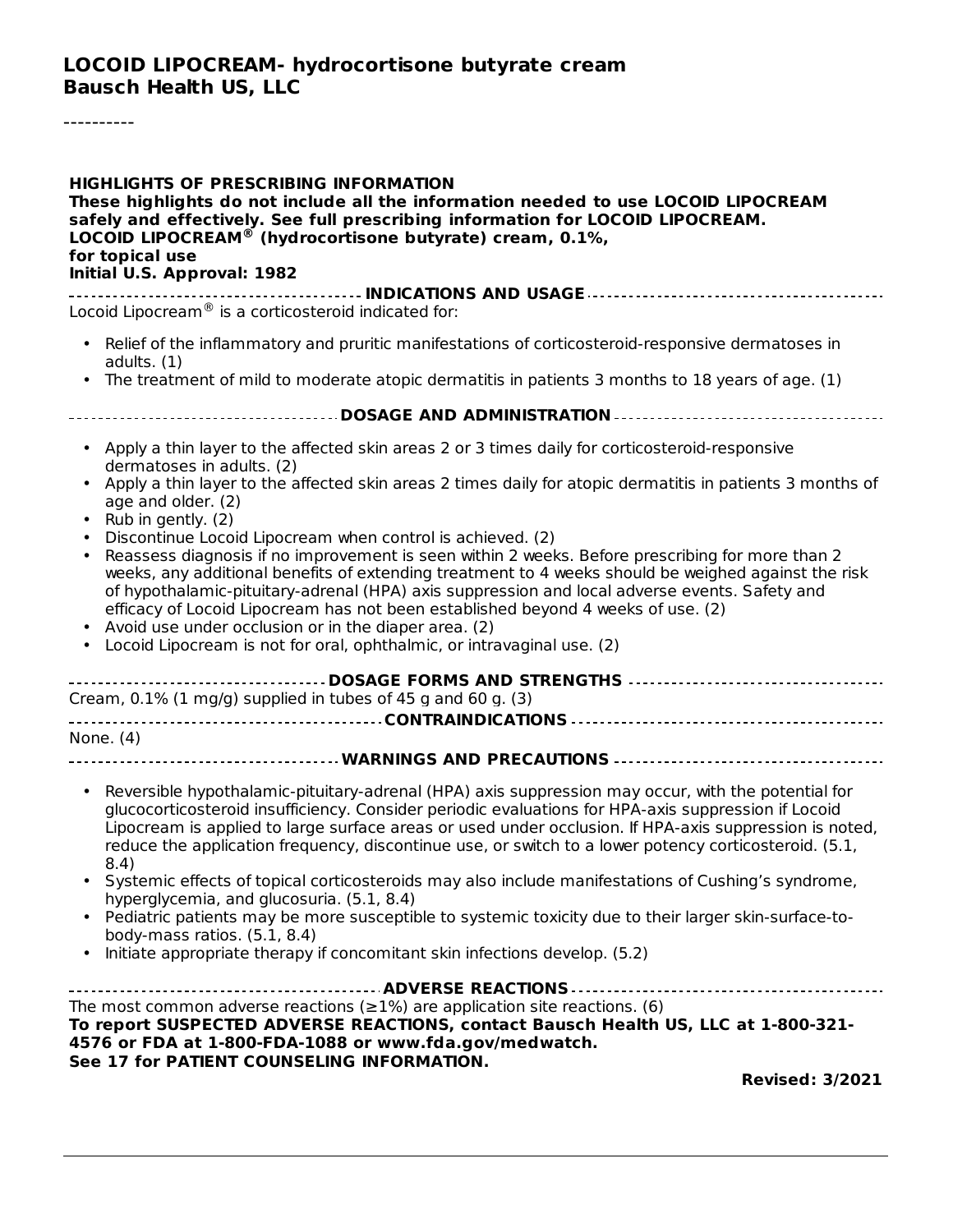#### **FULL PRESCRIBING INFORMATION: CONTENTS\***

#### **1 INDICATIONS AND USAGE**

- **2 DOSAGE AND ADMINISTRATION**
- **3 DOSAGE FORMS AND STRENGTHS**
- **4 CONTRAINDICATIONS**

### **5 WARNINGS AND PRECAUTIONS**

- 5.1 Hypothalamic-Pituitary-Adrenal (HPA) Axis Suppression
- 5.2 Concomitant Skin Infections
- 5.3 Allergic Contact Dermatitis

#### **6 ADVERSE REACTIONS**

- 6.1 Clinical Trials Experience
- 6.2 Postmarketing Experience

### **8 USE IN SPECIFIC POPULATIONS**

- 8.1 Pregnancy
- 8.3 Nursing Mothers
- 8.4 Pediatric Use
- 8.5 Geriatric Use

### **11 DESCRIPTION**

### **12 CLINICAL PHARMACOLOGY**

- 12.1 Mechanism of Action
- 12.3 Pharmacokinetics

### **13 NONCLINICAL TOXICOLOGY**

13.1 Carcinogenesis, Mutagenesis, Impairment of Fertility

#### **14 CLINICAL STUDIES**

#### **16 HOW SUPPLIED/STORAGE AND HANDLING**

#### **17 PATIENT COUNSELING INFORMATION**

\* Sections or subsections omitted from the full prescribing information are not listed.

### **FULL PRESCRIBING INFORMATION**

### **1 INDICATIONS AND USAGE**

Locoid Lipocream is indicated for:

- Relief of the inflammatory and pruritic manifestations of corticosteroid-responsive dermatoses in adults.
- The topical treatment of mild to moderate atopic dermatitis in pediatric patients 3 months to 18 years of age.

### **2 DOSAGE AND ADMINISTRATION**

For corticosteroid-responsive dermatoses in adults, apply a thin layer to the affected skin areas 2 or 3 times daily, depending on the severity of the condition, and rub in gently.

For atopic dermatitis in patients 3 months to 18 years of age, apply a thin layer to the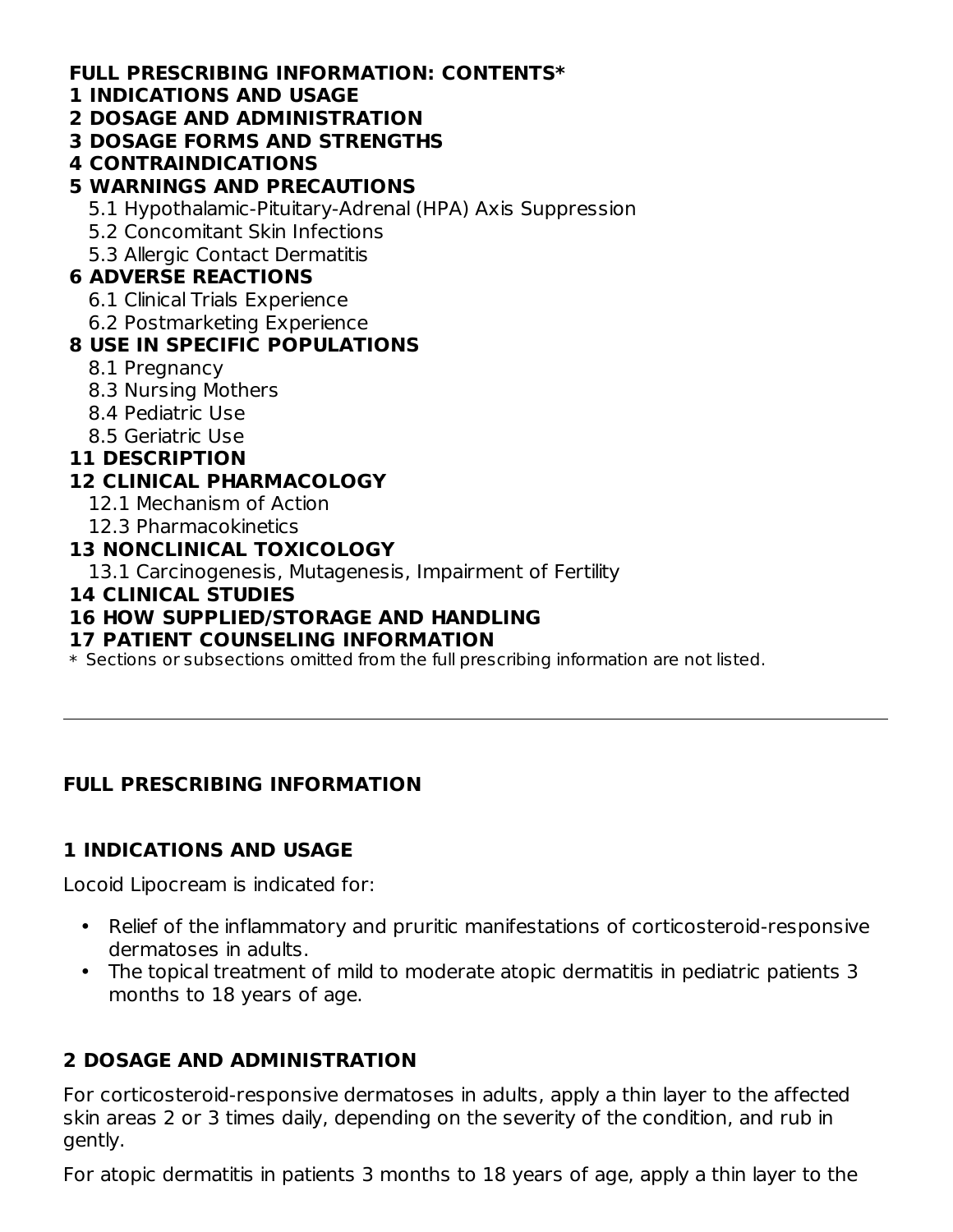affected skin areas 2 times daily and rub in gently. Do not apply Locoid Lipocream in the diaper area unless directed by a physician.

Discontinue therapy when control is achieved. If no improvement is seen within 2 weeks, reassessment of the diagnosis may be necessary. Before prescribing for more than 2 weeks, any additional benefits of extending treatment to 4 weeks should be weighed against the risk of HPA-axis suppression and local adverse events. The safety and efficacy of Locoid Lipocream has not been established beyond 4 weeks of use [see Warnings and Precautions (5.1)].

Do not use Locoid Lipocream with occlusive dressings unless directed by a physician. Avoid use in the diaper area, as diapers or plastic pants may constitute occlusive dressings.

Locoid Lipocream is not for oral, ophthalmic, or intravaginal use.

### **3 DOSAGE FORMS AND STRENGTHS**

Cream, 0.1%. Each gram of Locoid Lipocream contains 1 mg of hydrocortisone butyrate in a white to off-white hydrophilic cream base. Locoid Lipocream is supplied in tubes of 45 g and 60 g.

### **4 CONTRAINDICATIONS**

None.

### **5 WARNINGS AND PRECAUTIONS**

### **5.1 Hypothalamic-Pituitary-Adrenal (HPA) Axis Suppression**

Systemic effects of topical corticosteroids may include reversible HPA-axis suppression, manifestations of Cushing's syndrome, hyperglycemia, and glucosuria.

Studies conducted in pediatric subjects demonstrated reversible HPA-axis suppression after use of Locoid Lipocream. Pediatric patients may be more susceptible than adults to systemic toxicity from equivalent doses of Locoid Lipocream due to their larger skinsurface-to-body-mass ratios [see Use in Specific Populations (8.4)].

Patients applying a topical corticosteroid to a large surface area or to areas under occlusion should be considered for periodic evaluation of the HPA axis. This may be done by using cosyntropin (ACTH $_{\rm 1\text{-}24}$ ) stimulation testing (CST).

Minimize systemic corticosteroid effects by mitigating the risk factors for increased systemic absorption and using Locoid Lipocream as recommended [see Dosage and Administration (2)].

If HPA-axis suppression is noted, the frequency of application should be reduced or the drug should be withdrawn, or a less potent corticosteroid should be substituted. Signs and symptoms of glucocorticosteroid insufficiency may occur, requiring supplemental systemic corticosteroids [see Adverse Reactions (6)].

### **5.2 Concomitant Skin Infections**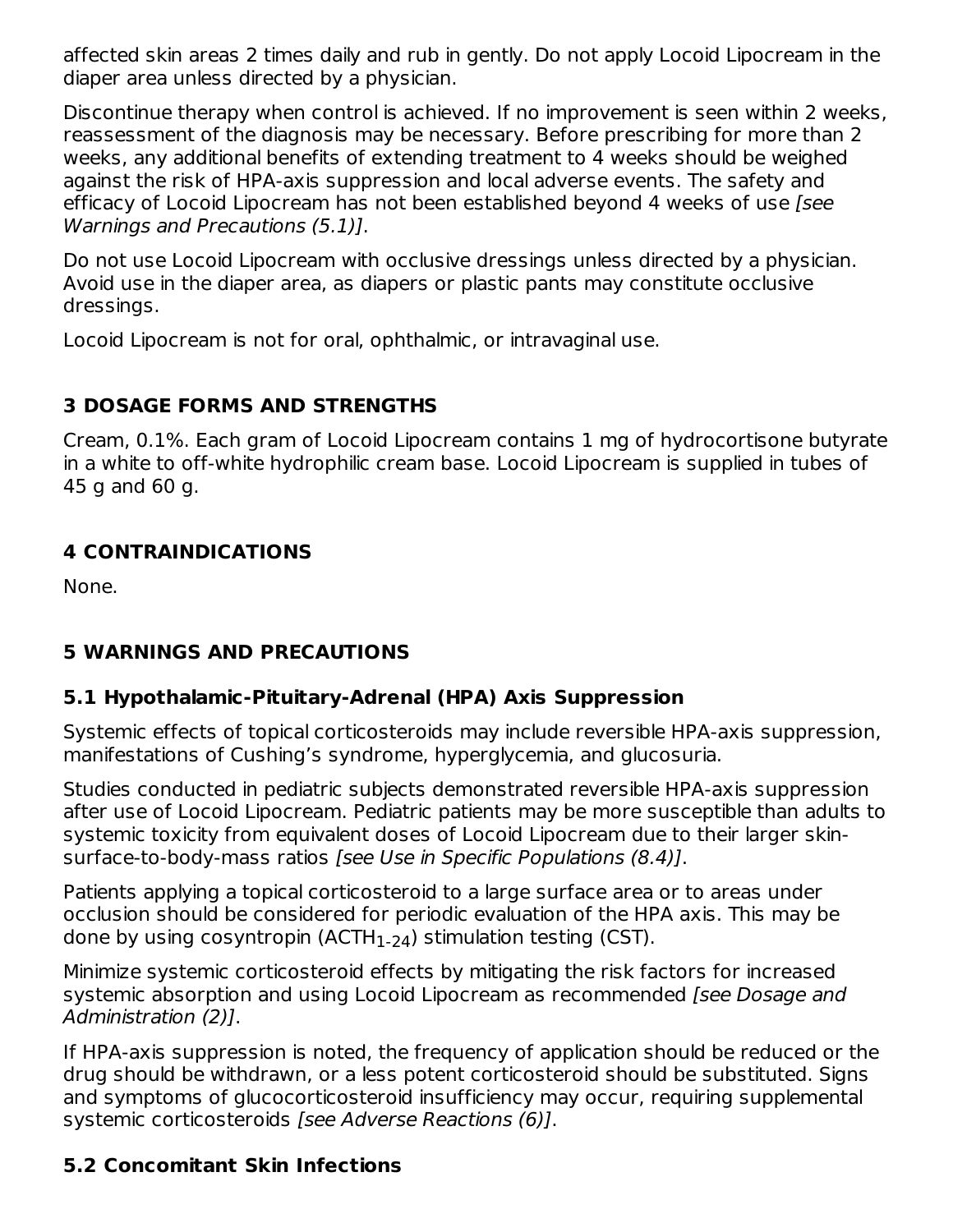If skin infections are present or develop, an appropriate antifungal, antibacterial or antiviral agent should be used. If a favorable response does not occur promptly, use of Locoid Lipocream should be discontinued until the infection has been adequately controlled [see Adverse Reactions (6)].

### **5.3 Allergic Contact Dermatitis**

Allergic contact dermatitis with corticosteroids is usually diagnosed by observing a failure to heal rather than noticing a clinical exacerbation. Such an observation should be corroborated with appropriate patch testing. Discontinue Locoid Lipocream if the diagnosis is established [see Adverse Reactions (6)].

### **6 ADVERSE REACTIONS**

The following adverse reactions are discussed in greater detail in other sections of the labeling:

- HPA-axis suppression. This has been observed in pediatric subjects using Locoid Lipocream [see Warnings and Precautions (5.1) and Use in Specific Populations (8.4)]
- Concomitant skin infections [see Warnings and Precautions (5.2)]
- Allergic contact dermatitis [see Warnings and Precautions (5.3)]

### **6.1 Clinical Trials Experience**

Because clinical trials are conducted under widely varying conditions, adverse reaction rates observed in the clinical trials of a drug cannot be directly compared to rates in the clinical trials of another drug and may not reflect the rates observed in clinical practice.

The safety data derived from Locoid Lipocream clinical trials reflect exposure to Locoid Lipocream twice daily for up to 4 weeks in separate clinical trials involving pediatric subjects 3 months to 18 years of age with mild to moderate atopic dermatitis. Adverse reactions shown in the table below include those for which there is some basis to believe there is a causal relationship to Locoid Lipocream.

#### **Table 1. Frequency of adverse reactions in pediatric subjects with mild to moderate atopic dermatitis**

|                                                                                                                | <b>Locoid Lipocream</b><br>$(n=131)$ | <b>Vehicle</b><br>$(n=133)$ |
|----------------------------------------------------------------------------------------------------------------|--------------------------------------|-----------------------------|
| Application site reactions,<br>including application site<br>folliculitis, irritation, dermatitis,<br>erythema | 1.5%                                 | 1.5%                        |
| Acne                                                                                                           | 0.8%                                 | $0.0\%$                     |
| Telangiectasia                                                                                                 | 0.0%                                 | 0.8%                        |

### **6.2 Postmarketing Experience**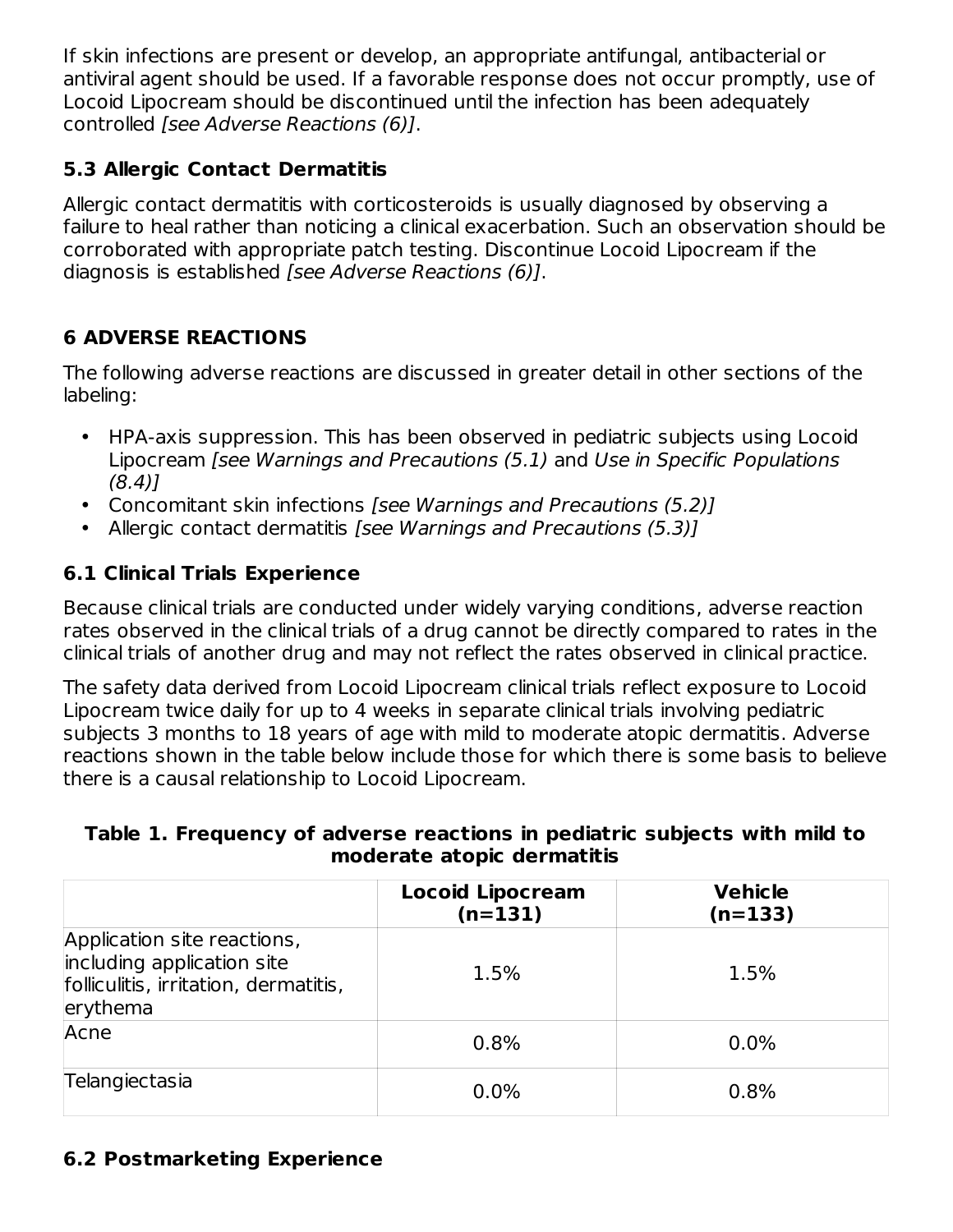Because adverse reactions are reported voluntarily from a population of uncertain size, it is not always possible to reliably estimate their frequency or establish a causal relationship to drug exposure.

The following additional local adverse reactions have been reported infrequently with topical corticosteroids but may occur more frequently with the use of occlusive dressings. These reactions are listed in an approximate decreasing order of occurrence: burning, itching, drying, hypertrichosis, acneiform eruptions, hypopigmentation, perioral dermatitis, allergic contact dermatitis, maceration of the skin, secondary infection, skin atrophy, striae, and miliaria.

### **8 USE IN SPECIFIC POPULATIONS**

### **8.1 Pregnancy**

### **Pregnancy Category C.**

There are no adequate and well-controlled studies in pregnant women. Therefore, Locoid Lipocream should be used during pregnancy only if the potential benefit justifies the potential risk to the fetus.

Corticosteroids have been shown to be teratogenic in laboratory animals when administered systemically at relatively low dosage levels. Some corticosteroids have been shown to be teratogenic after dermal application in laboratory animals.

Note: The animal multiples of human exposure calculations in this label were based on body surface area comparisons for an adult (i.e., mg/m<sup>2</sup>/day dose comparisons) assuming 100% human percutaneous absorption of a maximum topical human dose (MTHD) for hydrocortisone butyrate cream (25 g).

Systemic embryofetal development studies were conducted in rats and rabbits. Subcutaneous doses of 0.6, 1.8, and 5.4 mg/kg/day hydrocortisone butyrate were administered to pregnant female rats during gestation days 6 - 17. In the presence of maternal toxicity, fetal effects noted at 5.4 mg/kg/day (2X MTHD) included an increased incidence of ossification variations and unossified sternebra. No treatmentrelated effects on embryofetal toxicity or teratogenicity were noted at doses of 5.4 and 1.8 mg/kg/day, respectively (2X MTHD and 0.7X MTHD, respectively).

Subcutaneous doses of 0.1, 0.2, and 0.3 mg/kg/day hydrocortisone butyrate were administered to pregnant female rabbits during gestation days 7 - 20. An increased incidence of abortion was noted at 0.3 mg/kg/day (0.2X MTHD). In the absence of maternal toxicity, a dose-dependent decrease in fetal body weight was noted at doses ≥0.1 mg/kg/day (0.1X MTHD). Additional indicators of embryofetal toxicity (reduction in litter size, decreased number of viable fetuses, increased post-implantation loss) were noted at doses ≥0.2 mg/kg/day (0.2X MTHD). Additional fetal effects noted in this study included delayed ossification noted at doses ≥0.1 mg/kg/day and an increased incidence of fetal malformations (primarily skeletal malformations) noted at doses ≥0.2 mg/kg/day. A dose at which no treatment-related effects on embryofetal toxicity or teratogenicity were observed was not established in this study.

Additional systemic embryofetal development studies were conducted in rats and mice. Subcutaneous doses of 0.1 and 9 mg/kg/day hydrocortisone butyrate were administered to pregnant female rats during gestation days 9 – 15. In the presence of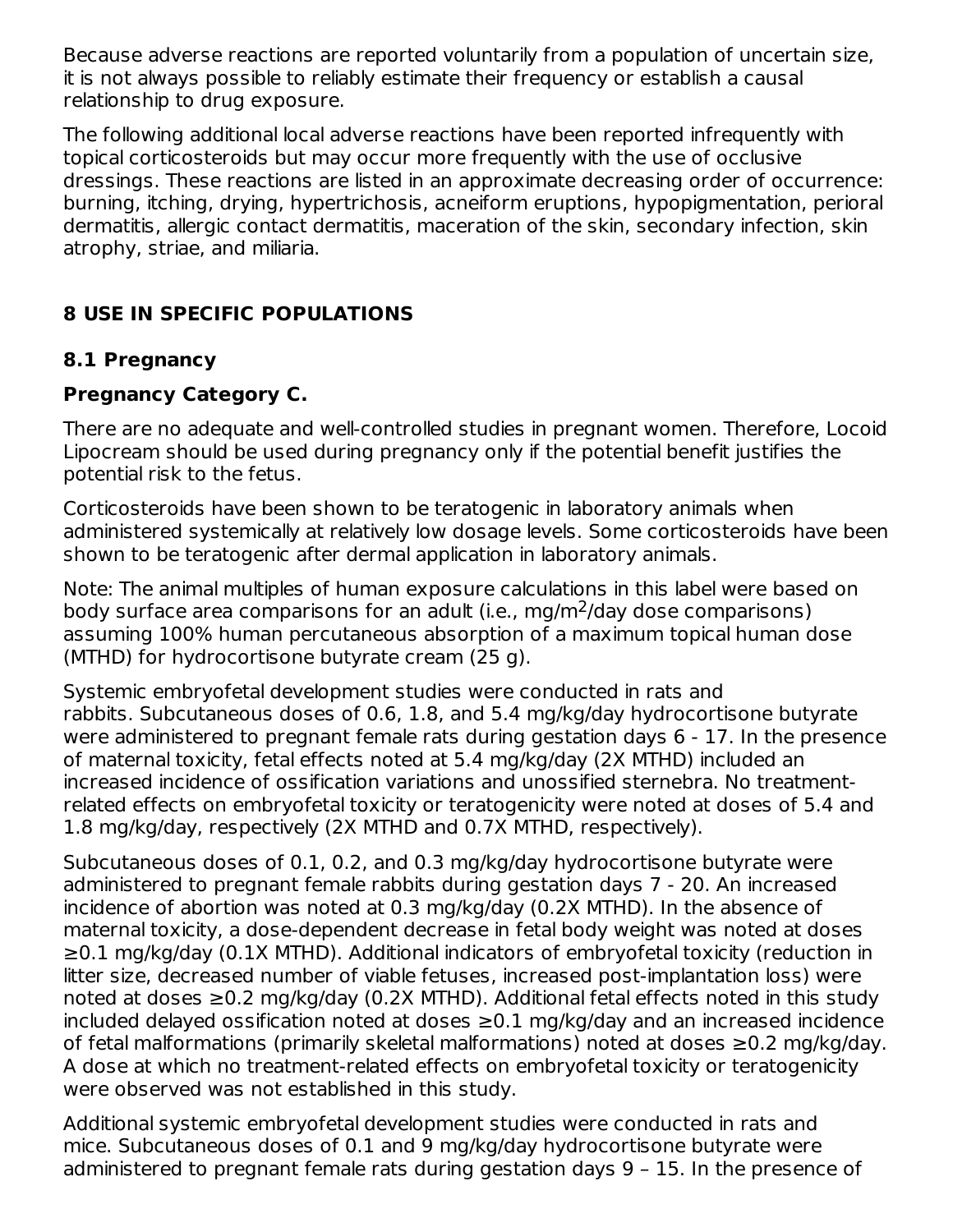maternal toxicity, an increase in fetal deaths and fetal resorptions and an increase in the number of ossifications in caudal vertebrae were noted at a dose of 9 mg/kg/day (3X MTHD). No treatment-related effects on embryofetal toxicity or teratogenicity were noted at 0.1 mg/kg/day (0.1X MTHD).

Subcutaneous doses of 0.2 and 1 mg/kg/day hydrocortisone butyrate were administered to pregnant female mice during gestation days 7 – 13. In the absence of maternal toxicity, an increased number of cervical ribs and one fetus with clubbed legs were noted at a dose of 1 mg/kg/day (0.2X MTHD). No treatment-related effects on embryofetal toxicity or teratogenicity were noted at doses of 1 and 0.2 mg/kg/day, respectively (0.2X MTHD and 0.1X MTHD, respectively).

No topical embryofetal development studies were conducted with hydrocortisone butyrate cream. However, topical embryofetal development studies were conducted in rats and rabbits with a hydrocortisone butyrate ointment formulation. Topical doses of 1% and 10% hydrocortisone butyrate ointment were administered to pregnant female rats during gestation days 6 – 15 or pregnant female rabbits during gestation days 6 - 18. A dose-dependent increase in fetal resorptions was noted in rabbits (0.2 – 2X MTHD) and fetal resorptions were noted in rats at the 10% hydrocortisone butyrate ointment dose (80X MTHD). No treatment-related effects on embryofetal toxicity were noted at the 1% hydrocortisone butyrate ointment dose in rats (8X MTHD). A dose at which no treatment-related effects on embryofetal toxicity were observed in rabbits after topical administration of hydrocortisone butyrate ointment was not established in this study. No treatment-related effects on teratogenicity were noted at a dose of 10% hydrocortisone butyrate ointment in rats or rabbits (80X MTHD and 2X MTHD, respectively).

A peri- and postnatal development study was conducted in rats. Subcutaneous doses of 0.6, 1.8, and 5.4 mg/kg/day hydrocortisone butyrate were administered to pregnant female rats from gestation day 6 – lactation day 20. In the presence of maternal toxicity, a dose-dependent decrease in fetal weight was noted at doses ≥1.8 mg/kg/day (0.7X MTHD). No treatment-related effects on fetal toxicity were noted at 0.6 mg/kg/day (0.2X MTHD). A delay in sexual maturation was noted at 5.4 mg/kg/day (2X MTHD). No treatment-related effects on sexual maturation were noted at 1.8 mg/kg/day. No treatment-related effects on behavioral development or subsequent reproductive performance were noted at 5.4 mg/kg/day.

### **8.3 Nursing Mothers**

Systemically administered corticosteroids appear in breast milk and could suppress growth, interfere with endogenous corticosteroid production, or cause other untoward effects. It is not known whether topical administration of corticosteroids could result in sufficient systemic absorption to produce detectable quantities in breast milk. Because many drugs are excreted in breast milk, caution should be exercised when Locoid Lipocream is administered to a nursing woman.

### **8.4 Pediatric Use**

Safety and efficacy in pediatric patients below 3 months of age have not been established.

Because of higher skin-surface-to-body-mass ratios, pediatric patients are at a greater risk than adults of HPA-axis suppression when they are treated with topical corticosteroids [see Warnings and Precautions (5.1)]. They are therefore also at a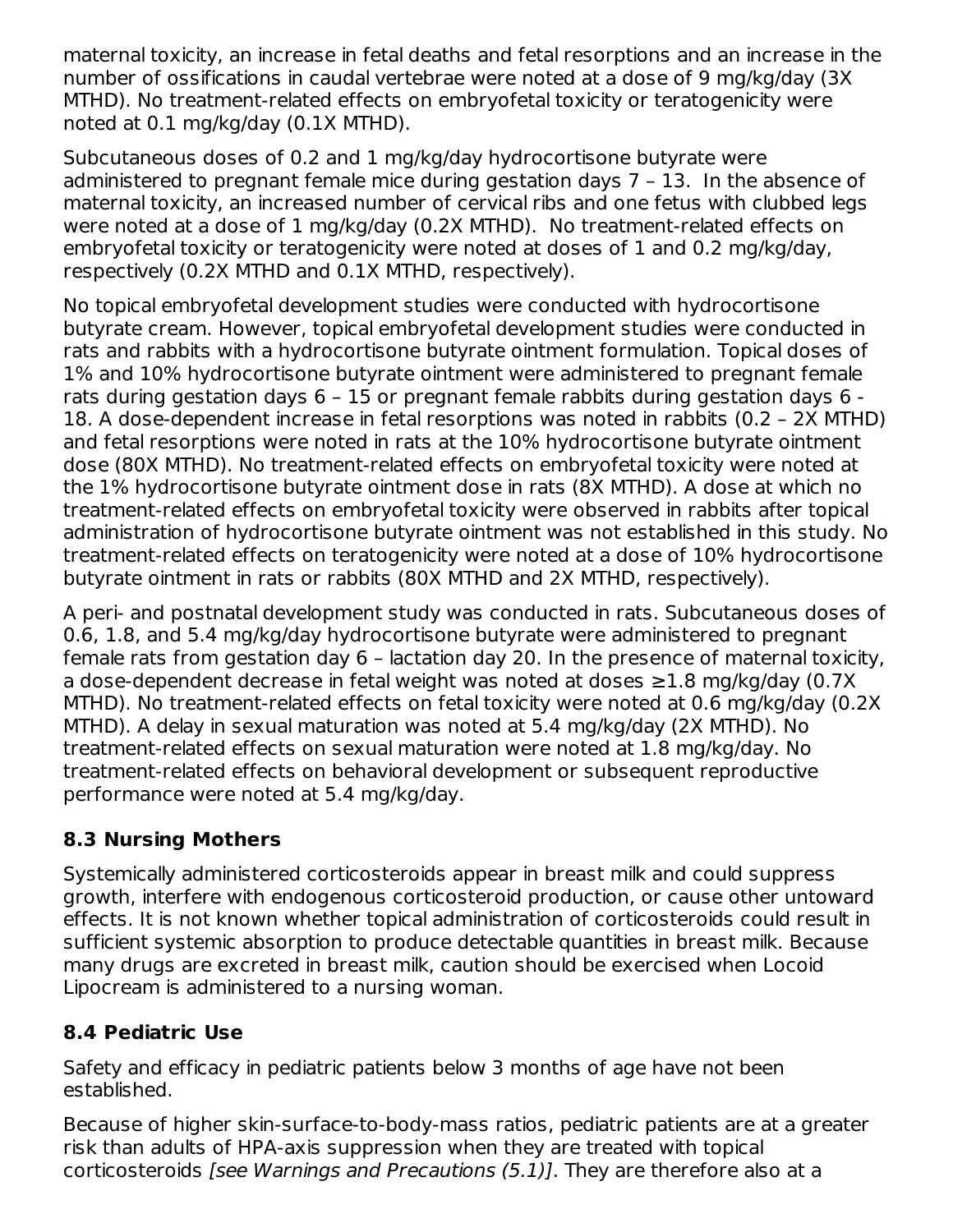greater risk of glucocorticosteroid insufficiency after withdrawal of treatment and of Cushing's syndrome while on treatment.

Eighty-six (86) pediatric subjects (between 5 months and 18 years of age) with moderate to severe atopic dermatitis affecting at least 25% of body surface area (BSA) treated with Locoid Lipocream 3 times daily for up to 4 weeks were assessed for HPAaxis suppression in two separate studies. The disease severity (moderate to severe atopic dermatitis) and the dosing regimen (3 times daily) in these HPA-axis studies were different from the subject population (mild to moderate atopic dermatitis) and the dosing regimen (2 times daily) for which Locoid Lipocream is indicated in this population. Five of the 82 evaluable subjects (6.1%) demonstrated evidence of suppression, where the criterion for defining HPA-axis suppression was a serum cortisol level of ≤18 mcg/dL after cosyntropin stimulation. Suppressed subjects ranged in age from 5 months to 16 years and, at the time of enrollment, had 25% to 95% BSA involvement. These subjects did not demonstrate any clinical signs or symptoms despite evidence of HPA-axis suppression. At the first follow-up visit, approximately 1 month after the conclusion of treatment, cosyntropin stimulation results of all subjects had returned to normal, with the exception of one subject. This last subject recovered adrenal function by 65 days post-treatment.

Cushing's syndrome, linear growth retardation, delayed weight gain, and intracranial hypertension have also been reported in pediatric patients receiving topical corticosteroids. Manifestations of adrenal suppression in pediatric patients include low plasma cortisol levels to an absence of response to ACTH stimulation. Manifestations of intracranial hypertension include bulging fontanelles, headaches, and bilateral papilledema.

#### **8.5 Geriatric Use**

Clinical studies of Locoid Lipocream did not include sufficient numbers of subjects aged 65 and over to determine whether they respond differently from younger subjects.

### **11 DESCRIPTION**

Locoid Lipocream (hydrocortisone butyrate) Cream, 0.1% contains hydrocortisone butyrate, a non-fluorinated hydrocortisone ester, for topical use. The chemical name of hydrocortisone butyrate is 11ß,17,21-Trihydroxypregn-4-ene-3,20-dione 17-butyrate. It has the following structural formula: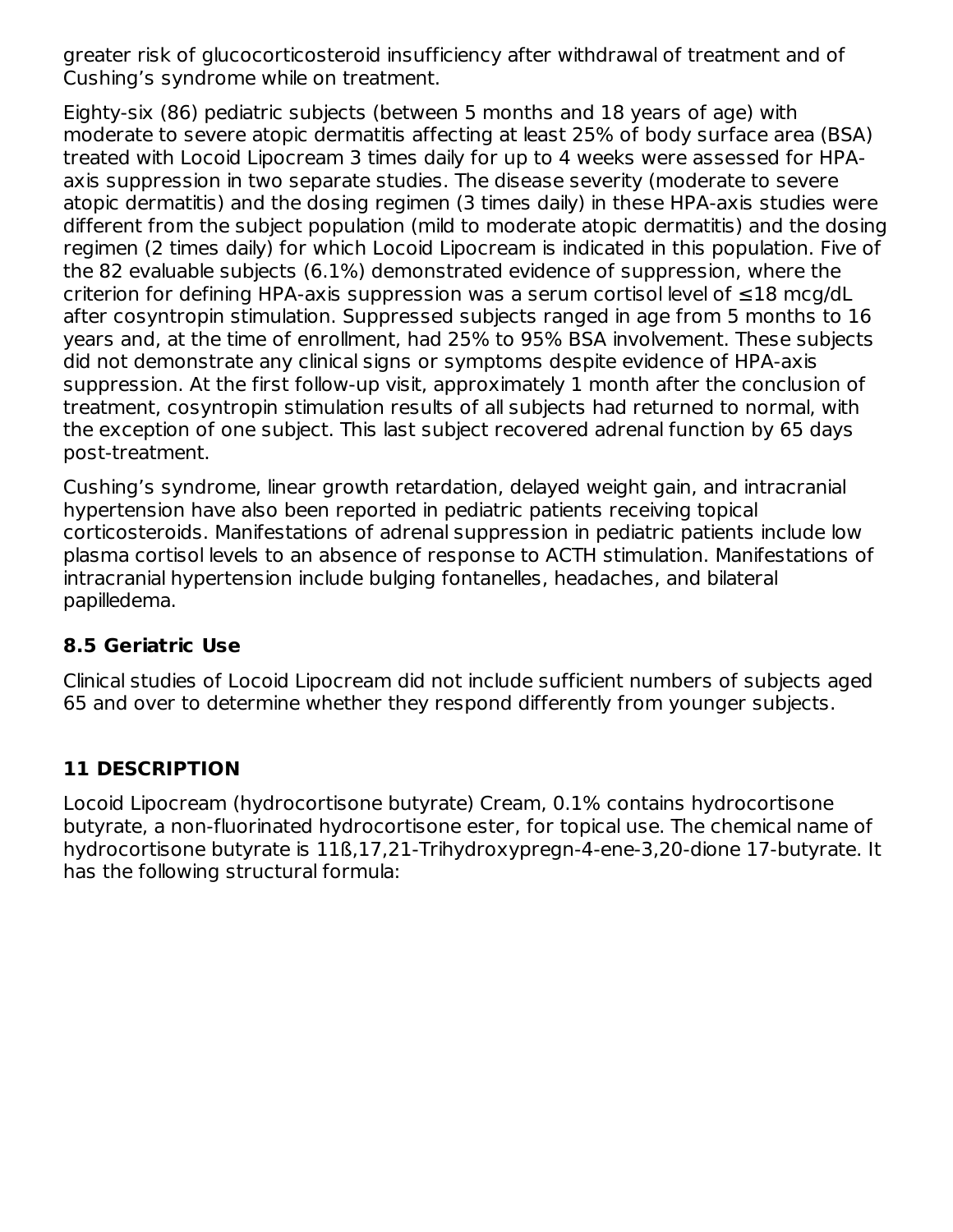Hydrocortisone butyrate is a white to off-white powder with a molecular weight of 432.56, and a molecular formula of  $\mathsf{C}_2$ 5H $_{36}\mathsf{O}_6$ . It is practically insoluble in water, slightly soluble in ether, soluble in methanol, in alcohol, and in acetone, and freely soluble in chloroform.

Each gram of Locoid Lipocream contains 1 mg of hydrocortisone butyrate in a white to off-white hydrophilic cream base consisting of anhydrous citric acid, butylparaben, ceteth-20, cetostearyl alcohol, mineral oil, propylparaben, purified water, sodium citrate, and white petrolatum.

## **12 CLINICAL PHARMACOLOGY**

### **12.1 Mechanism of Action**

Topical corticosteroids share anti-inflammatory, antipruritic, and vasoconstrictive properties. The mechanism of the anti-inflammatory activity of the topical corticosteroids is unclear. However, corticosteroids are thought to act by the induction of phospholipase  $\mathsf{A}_2$  inhibitory proteins, collectively called lipocortins. It is postulated that these proteins control the biosynthesis of potent mediators of inflammation such as prostaglandins and leukotrienes by inhibiting the release of their common precursor, arachidonic acid. Arachidonic acid is released from membrane phospholipids by phospholipase  $A_2$ .

### **12.3 Pharmacokinetics**

The extent of percutaneous absorption of topical corticosteroids is determined by many factors, including the vehicle, the integrity of the epidermal barrier, and the use of occlusive dressings.

Topical corticosteroids can be absorbed through normal intact skin. Inflammation and/or other disease processes in the skin, occlusive dressings, or widespread application may increase percutaneous absorption and increase the risk of HPA-axis suppression.

The vasoconstrictor assay showed that Locoid Lipocream had a more pronounced skin blanching effect than Locoid Cream, suggesting greater percutaneous absorption from the former.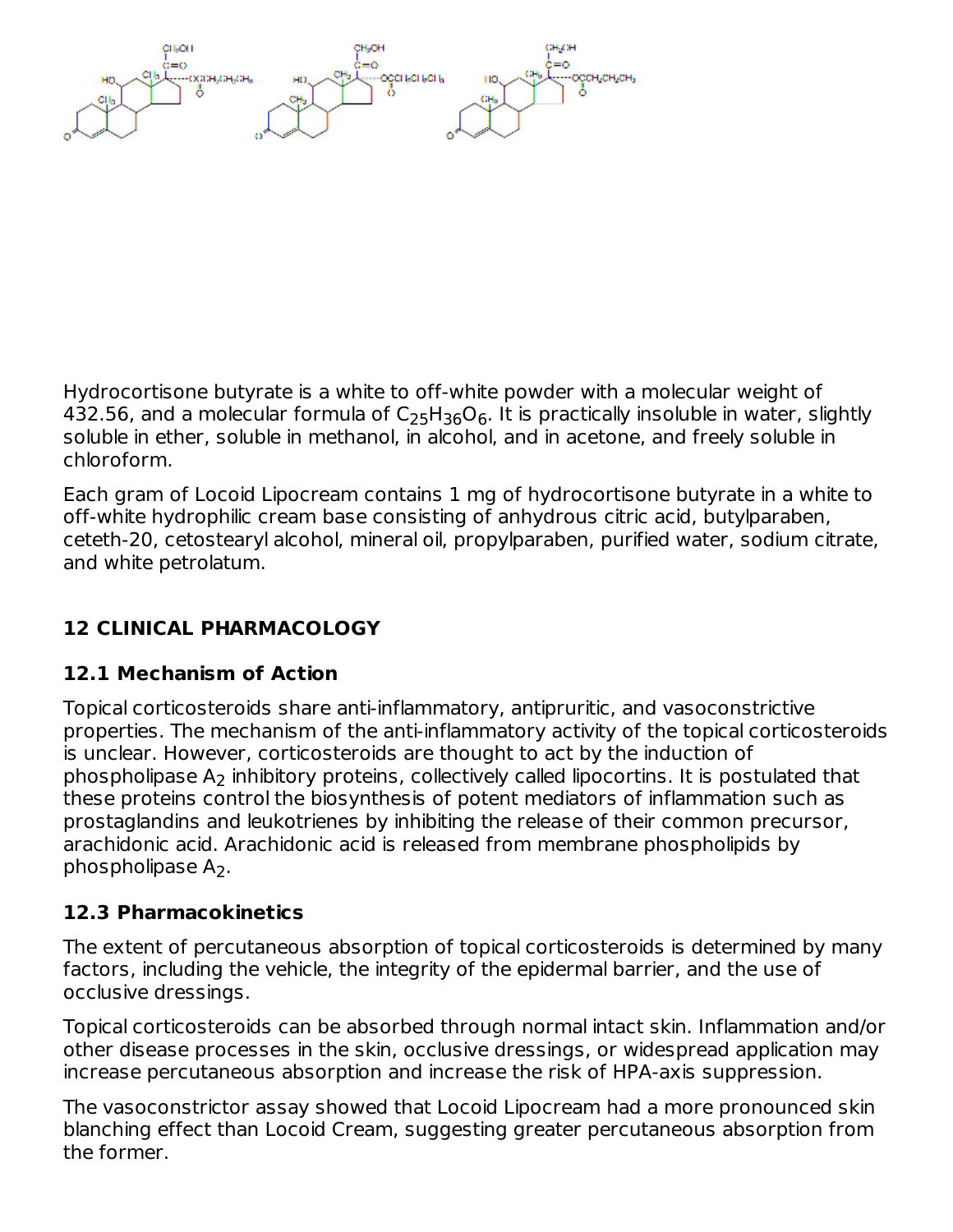Once absorbed through the skin, topical corticosteroids are handled through pharmacokinetic pathways similar to systemically administered corticosteroids.

### **13 NONCLINICAL TOXICOLOGY**

### **13.1 Carcinogenesis, Mutagenesis, Impairment of Fertility**

In a 2-year dermal rat carcinogenicity study with Locoid Lotion, hydrocortisone butyrate was administered to Sprague-Dawley rats at topical doses of 0.05, 0.15, and 0.3 mg/kg/day in males and 0.1, 0.25, and 0.5 mg/kg/day in females (0.1% lotion). No drugrelated tumors were noted in this study up to the highest doses evaluated in this study of 0.3 mg/kg/day in males (0.1X MTHD) and 0.5 mg/kg/day in females (0.2X MTHD).

Hydrocortisone butyrate revealed no evidence of mutagenic or clastogenic potential based on the results of two in vitro genotoxicity tests (Ames test and L5178Y/TK<sup>+/-</sup> mouse lymphoma assay) and one in vivo genotoxicity test (mouse micronucleus assay).

No evidence of impairment of fertility or effect on mating performance was observed in a fertility and general reproductive performance study conducted in male and female rats at subcutaneous doses up to and including 1.8 mg/kg/day (0.7X MTHD). Mild effects on maternal animals, such as reduced food consumption and a subsequent reduction in body weight gain, were seen at doses ≥0.6 mg/kg/day (0.2X MTHD).

### **14 CLINICAL STUDIES**

### **Pediatric Atopic Dermatitis**

In a multicenter, randomized, vehicle-controlled trial of 264 pediatric subjects 3 months to 18 years of age with mild to moderate atopic dermatitis, Locoid Lipocream or vehicle was applied twice daily for up to 4 weeks. Treatment success was assessed at Day 29 (after 28 days of treatment) and was defined as the proportion of patients who achieved both "clear" or "almost clear" and at least a 2-grade improvement from baseline on a 5 point Physician's Global Assessment (PGA) scale. Study results are shown in Table 2.

|  |  |  |  |  | Table 2. Efficacy Results at Day 29 in Pediatric Subjects |  |
|--|--|--|--|--|-----------------------------------------------------------|--|
|--|--|--|--|--|-----------------------------------------------------------|--|

|                      | <b>Locoid Lipocream</b><br>$(n=131)$ | <b>Vehicle</b><br>$(n=133)$ |
|----------------------|--------------------------------------|-----------------------------|
| Number (%) successes | 82 (63%)                             | 37 (28%)                    |

### **16 HOW SUPPLIED/STORAGE AND HANDLING**

Locoid Lipocream $^\circledR$  Cream, 0.1% is white to off-white in color, and supplied in tubes of 45 g (NDC 16781-384-45) and 60 g (NDC 16781-384-60).

Store at 25°C (77°F); excursions permitted to 15° to 30°C (59° to 86°F) [see USP Controlled Room Temperature]. Protect from freezing.

### **17 PATIENT COUNSELING INFORMATION**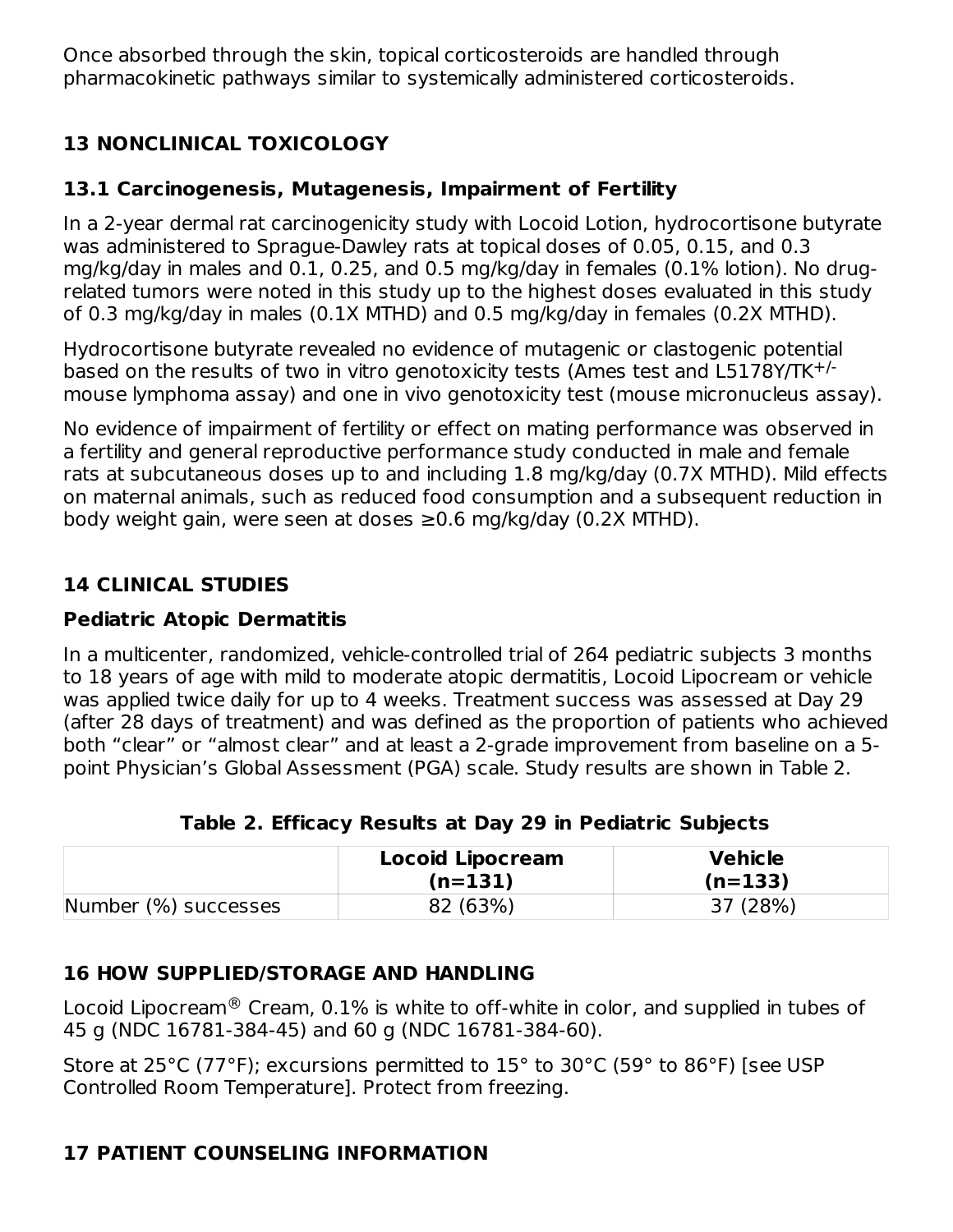Advise patients of the following:

- Apply a thin layer to the affected skin areas 2 or 3 times daily for corticosteroidresponsive dermatoses in adults and rub in gently. Consult with physician to determine if treatment is needed beyond 2 weeks.
- Apply a thin layer to the affected skin areas 2 times daily for atopic dermatitis in patients 3 months of age or older, and rub in gently. Safety of Locoid Lipocream in pediatric patients has not been established beyond 4 weeks of use.
- Discontinue Locoid Lipocream when control is achieved.
- Do not use for longer than 4 weeks.
- Avoid contact with the eyes.
- Do not bandage, otherwise cover, or wrap the affected skin area so as to be occlusive unless directed by physician.
- Do not use Locoid Lipocream in the diaper area, as diapers or plastic pants may constitute occlusive dressings.
- Do not use Locoid Lipocream on the face, underarms, or groin areas unless directed by physician.
- If no improvement is seen within 2 weeks, contact physician.
- Do not use other corticosteroid-containing products while using Locoid Lipocream without first consulting physician.

#### **Distributed by:**

Bausch Health US, LLC Bridgewater, NJ 08807 USA

#### **Manufactured by:**

Ferndale Laboratories, Inc. Ferndale, MI 48220 USA

Locoid and Locoid Lipocream are trademarks of Leo Pharma A/S used under license.

© 2021 Bausch Health Companies Inc. or its affiliates

9421902

### **Package/Label Display Panel – Locoid Lipocream 45 g Carton**

**NDC** 16781-384-45

**Locoid Lipocream ®(hydrocortisone butyrate) Cream, 0.1%**

**Rx only For topical use only Net Wt. 45 g**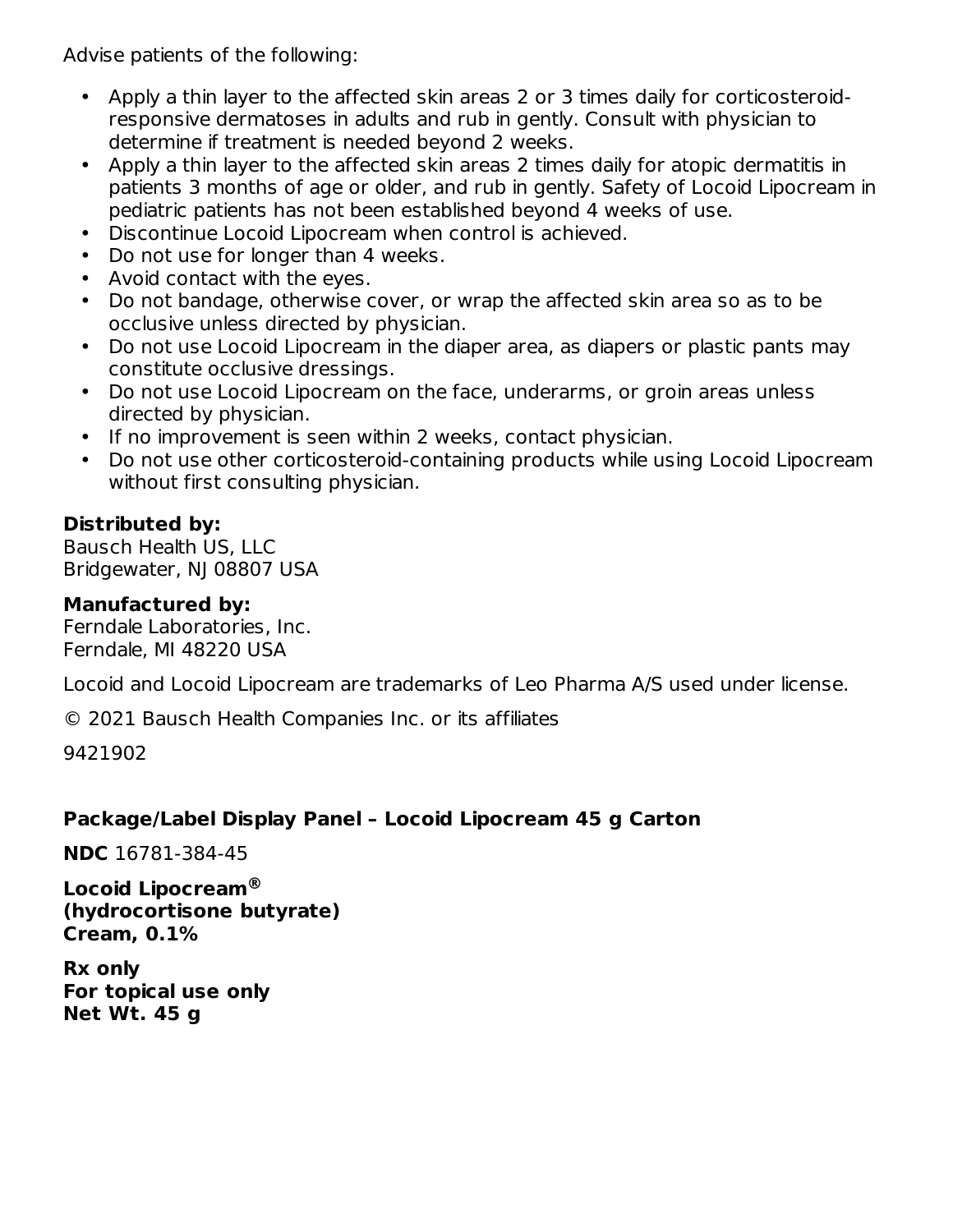

| <b>LOCOID LIPOCREAM</b>                           |                                                                                                                 |  |                           |               |                 |
|---------------------------------------------------|-----------------------------------------------------------------------------------------------------------------|--|---------------------------|---------------|-----------------|
| hydrocortisone butyrate cream                     |                                                                                                                 |  |                           |               |                 |
|                                                   |                                                                                                                 |  |                           |               |                 |
| <b>Product Information</b>                        |                                                                                                                 |  |                           |               |                 |
| <b>Product Type</b>                               | HUMAN PRESCRIPTION DRUG                                                                                         |  | <b>Item Code (Source)</b> | NDC:16781-384 |                 |
| <b>Route of Administration</b>                    | <b>TOPICAL</b>                                                                                                  |  |                           |               |                 |
|                                                   |                                                                                                                 |  |                           |               |                 |
|                                                   |                                                                                                                 |  |                           |               |                 |
| <b>Active Ingredient/Active Moiety</b>            |                                                                                                                 |  |                           |               |                 |
|                                                   | <b>Ingredient Name</b>                                                                                          |  | <b>Basis of Strength</b>  |               | <b>Strength</b> |
| UNII: W4X0X7BPI)                                  | <b>HYDROCORTISONE BUTYRATE (UNII: 05RMF7YPWN) (HYDROCORTISONE -</b><br><b>HYDROCORTISONE</b><br><b>BUTYRATE</b> |  |                           |               |                 |
|                                                   |                                                                                                                 |  |                           |               |                 |
| <b>Inactive Ingredients</b>                       |                                                                                                                 |  |                           |               |                 |
|                                                   | <b>Ingredient Name</b>                                                                                          |  |                           |               | <b>Strength</b> |
| <b>CITRIC ACID MONOHYDRATE (UNII: 2968PHW8QP)</b> |                                                                                                                 |  |                           |               |                 |
| CETETH-20 (UNII: I835H2IHHX)                      |                                                                                                                 |  |                           |               |                 |
| <b>CETOSTEARYL ALCOHOL (UNII: 2DMT128M1S)</b>     |                                                                                                                 |  |                           |               |                 |
| <b>BUTYLPARABEN (UNII: 3QPI1U3FV8)</b>            |                                                                                                                 |  |                           |               |                 |
| MINERAL OIL (UNII: T5L8T28FGP)                    |                                                                                                                 |  |                           |               |                 |
| <b>PROPYLPARABEN (UNII: Z8IX2SC10H)</b>           |                                                                                                                 |  |                           |               |                 |
| <b>WATER (UNII: 059QF0KO0R)</b>                   |                                                                                                                 |  |                           |               |                 |